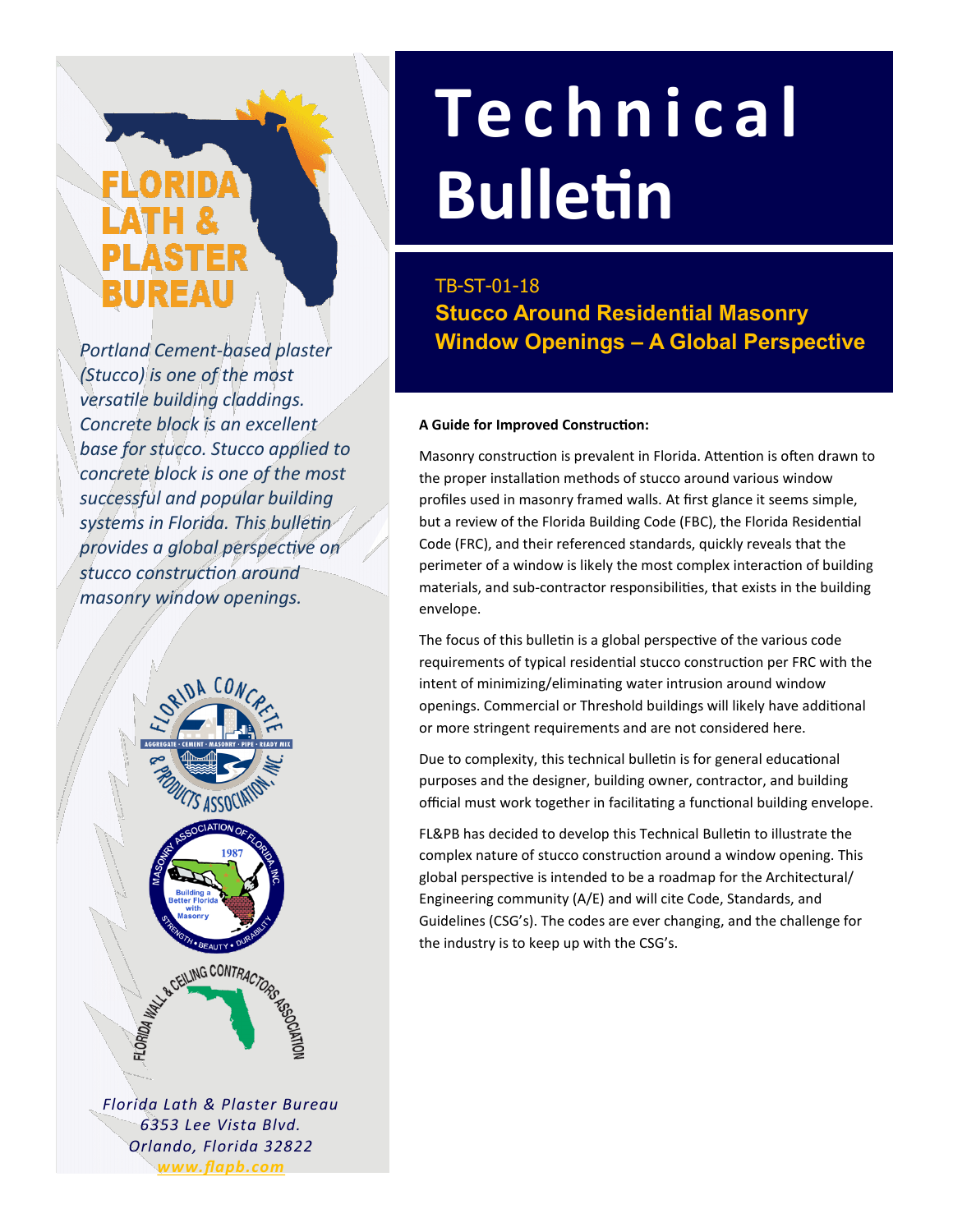### **Codes, referenced Standards and industry Guidelines:**

The reader is reminded to reference the latest applicable CSG's for their project. It can't be emphasized enough that the devil is in the details. With changes in CSG's, products, and the lines becoming blurred between building envelope related trades, understanding the project details becomes more important. Most Florida construction professionals are familiar with the Florida Building Code (FBC) or Florida Residential Code (FRC), but there are other industry guidelines such as those from the American Architectural Manufacturers Association (AAMA), for window installation that impact the building envelope installation. AAMA and other similar associations have a large influence on industry practice as it relates to the building envelope. The A/E would be wise to carefully review all CSG's and construction documents related to the building envelope to determine how those documents affect the stucco application scope of work. Finally, the reader is reminded that some prescriptive portions of the code don't apply to certain Florida locations due to high wind conditions.

**Below are CSG's in order of the typical construction sequence (use current code referenced versions or most recently publish versions):**

The nomenclature used below is:

Underline = Florida Residential Code (FRC) *Italics = FRC Referenced Standards* Blue = Industry Guidelines/Practices

- **General Masonry Construction:**
	- FRC Chapter 6 Wall Construction—R606
	- *ACI 530 & 530.1, "Building Code Requirements & Specifications for Masonry Structures"*
- **Fenestration:**
	- FRC Chapter 6 Section R609 Exterior Windows and Doors
	- *AAMA 100, "Standard Practice for the Installation of Windows with Flanges or Mounting Fins in Wood Frame Construction for Extreme Wind/Water Conditions "*
	- *AAMA 200, "Standard Practice for the Installation of Windows with Frontal Flanges for Surface Barrier*

*Masonry Construction for Extreme Wind/Water Conditions"*

- *AAMA 250, "Standard Practice for the Installation of Non-Frontal Flange Windows with Mounting Flanges for Surface Barrier Masonry for Extreme Wind/Water Conditions"*
- ASTM E2112, "Installation of Exterior Windows, Doors and Skylights."
- FMA/AAMA 500, "Standard Practice for the Installation of Mounting Flange Windows into Walls Utilizing Foam Plastic Insulated Sheathing (FPIS) with a Separate Water-Resistive Barrier (WRB)."

# **Waterproofing:**

- FRC R703.4*: AAMA 711, "Voluntary Specification for Self-Adhering Flashing Used for Installation of Exterior Wall Fenestration Products."*
- *AAMA 800, "Voluntary Specifications and Test Methods for Sealants"*
- *ASTM C920, "Standard Specification for Elastomeric Joint Sealants"*
- *AAMA 714, "Voluntary Specification for Liquid Applied Flashing Used to Create a Water-resistive Seal around Exterior Wall Openings in Buildings "*
- *AAMA 712, "Voluntary Specification for Mechanically Attached Flexible Flashing "*

# **Stucco:**

- FRC Chapter 7 Wall Covering, R703
- *ASTM C-926, "Specification for Application of Portland Cement-based Plaster."*
- *ASTM C-1063, "Specification for Installation of Lathing and Furring to Receive Interior and Exterior Portland Cement-based Plaster."*
- *ASTM C-1861, "Standard Specification for Lathing and Furring Accessories, and Fasteners, for Interior and Exterior Portland Cement-Based Plaster."*
- ACI 524R, "Guide to Portland Cement-Based Plaster"
- FL&PB TB-ST 05-14, "Choosing the Right Materials for Stucco in Florida"
- FL&PB TB-ST 01-12,"Choosing the Right Block for Stucco"
- FL&PB TB-ST 02-12, "Stucco on Block"
- FL&PB TB-ST 03-12, "Tolerances: Concrete Masonry Infill & Stucco Exterior with Concrete Frame Buildings"